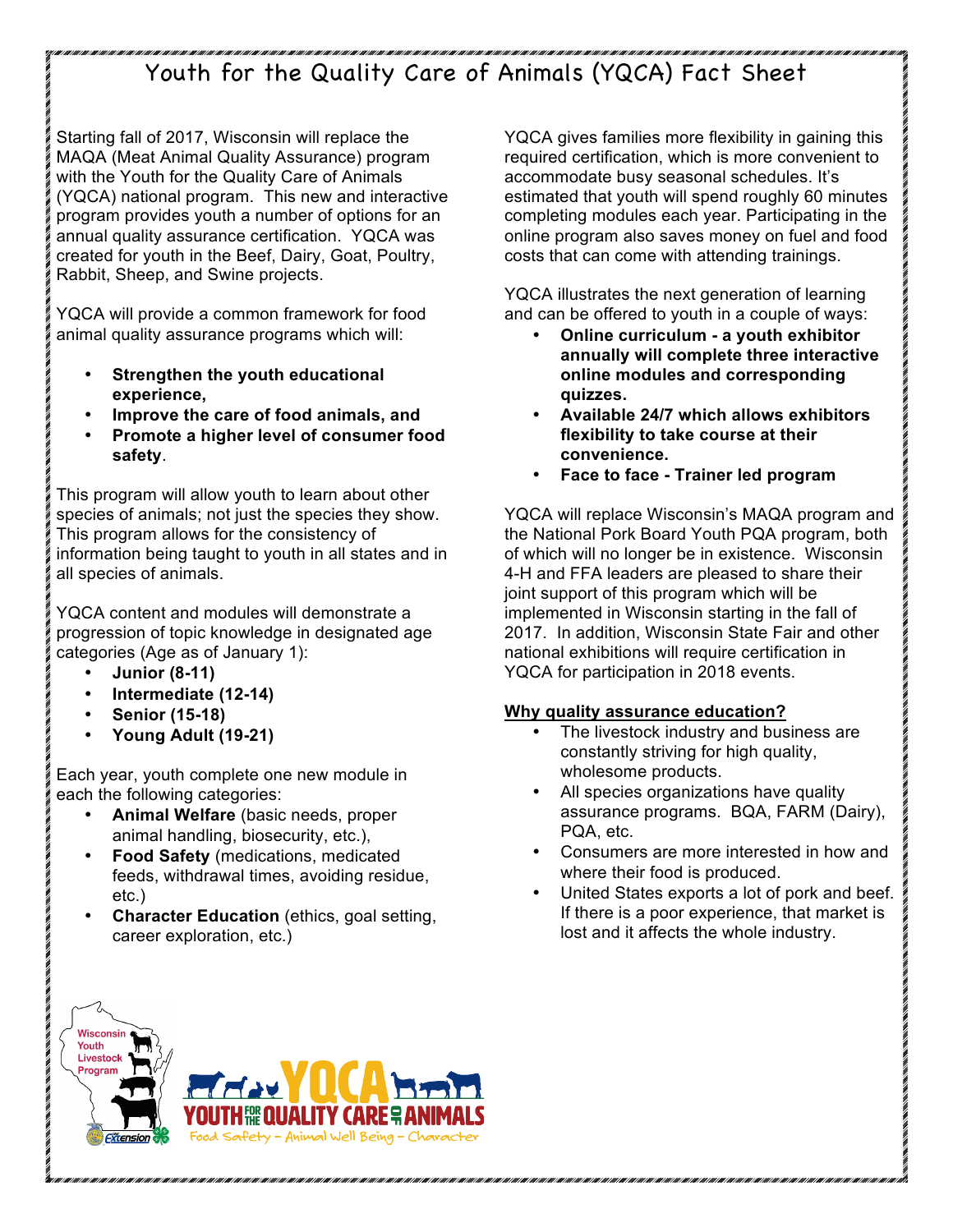## **Value of Quality Assurance Education?**

- Most county programs provide education around grooming, showing and feeding. Very few offer specific information on the day to day management of animals, their facilities and their needs.
- This program also shares information related to sportsmanship, telling your story and young adult topics such as, stewardship, careers and hot topics in agriculture.
- Exhibitions and their partners value this education to minimize the incidence of unethical practices.
- Youth and parents are further removed from agriculture and how animals are raised and cared for.
- Need for consistent information from state to state.
- Wisconsin and Nebraska research indicates youth learn and put into practice what they gather from quality assurance education.

#### **What is the cost?**

- \$12/person/year for the online modules that are different each year.
- \$3/person/year for the face to face trainings.

## **Why the Cost?**

- Online education increases cost due to managing the learning platform, however it increases the fun for the user and learning outcomes are greater.
- Development of creative modules where the information stays current.

## **Is YQCA required?**

- For 2018 Wisconsin State fair will require it for Beef, Sheep, Swine, Goats, Dairy, Poultry and Rabbits.
- This certification is highly encouraged for all youth in the aforementioned animal projects in Wisconsin.
- Counties should require YQCA!
- Processing plants & marketing channels require it.
- State fair, national junior swine association shows and other national shows require it.
- Conversations will occur during 2018 on further requirements from a state level.

## **Special features:**

- The program was heavily peer reviewed and reviewed for youth age appropriateness.
- The online system gives youth options to receive the material. The system will read the material to youth so they can hear it.
- Coupons can be purchased to minimize the cost. Examples are: Producer groups, leader's councils, FFA alumni programs, etc.

#### **Access to the program both online and face to face:**

- Log into http://yqca.org
- Follow the step by step instructions.

You can keep up with Wisconsin YQCA by going to http://fyi.uwex.edu/youthlivestock/yqca or by following the Wisconsin Youth Livestock Program Facebook page.

Bernie O'Rourke can be contacted by email at borourke2@ansci.wisc.edu.

## *Updated: 10/10/2017*